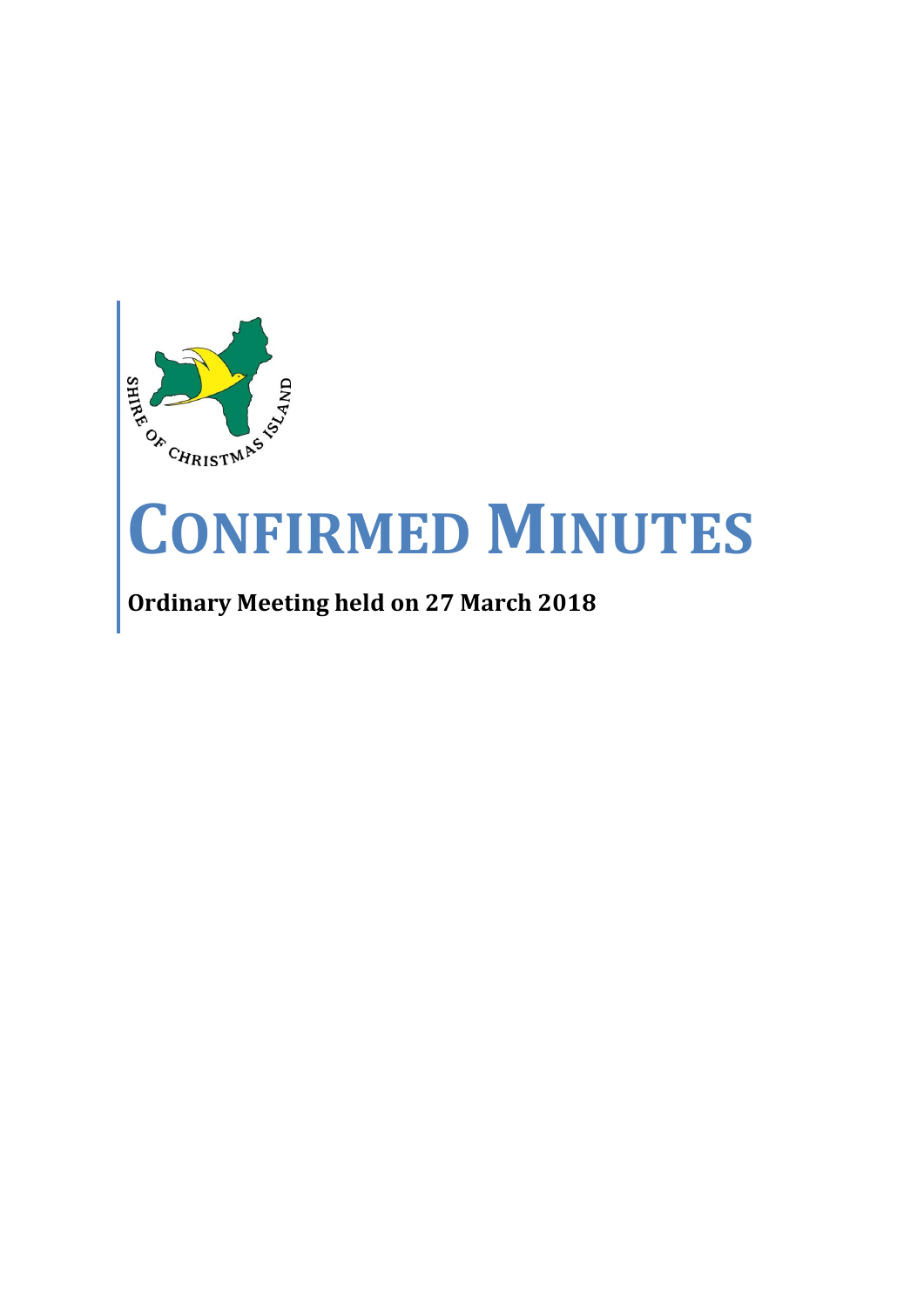

#### **Minutes of the Ordinary meeting of the Shire of Christmas Island Council held at the George Fam Chambers at 7.00pm on Tuesday 27 March 2018**

| <b>Agenda</b><br>No. | <b>Item</b>                                                                                                                                                             | Page           |
|----------------------|-------------------------------------------------------------------------------------------------------------------------------------------------------------------------|----------------|
| 1                    | <b>DECLARATION OF OPENING/ANNOUNCEMENT OF VISITORS</b>                                                                                                                  | $\mathbf{1}$   |
|                      | 1.1<br>SHIRE PRESIDENT DECLARED THE MEETING OPEN AT 7.00PM                                                                                                              |                |
|                      | RECORD OF ATTENDANCES/APOLOGIES/LEAVE OF ABSENCE GRANTED/DECLARATION OF<br>FINANCIAL/PROXIMITY & IMPARTIALITY INTERESTS                                                 |                |
|                      | 2.1<br><b>RECORD OF ATTENDANCE</b>                                                                                                                                      |                |
| 2                    | 2.2<br><b>LEAVE OF ABSENCE</b>                                                                                                                                          | $1 - 2$        |
|                      | 2.3<br><b>APOLOGY</b>                                                                                                                                                   |                |
|                      | 2.4<br>DECLARATION OF FINANCIAL/IMPARTIALITY/PROXIMITY INTEREST                                                                                                         |                |
| 3                    | RESPONSE TO PREVIOUS PUBLIC QUESTION TAKEN ON NOTICE                                                                                                                    | $\mathbf{1}$   |
| 4                    | <b>PUBLIC QUESTION TIME</b>                                                                                                                                             | $1 - 2$        |
|                      | <b>APPLICATION FOR LEAVE OF ABSENCE</b>                                                                                                                                 |                |
| 5                    | 5.1<br>CR KOH - LEAVE OF ABSENCE                                                                                                                                        | 2              |
| 6                    | PETITIONS/DEPUTATIONS/PRESENTATIONS                                                                                                                                     | $\overline{2}$ |
| $\overline{7}$       | CONFIRMATION OF MINUTES OF PREVIOUS MEETING(S)/BUSINESS ARISING FROM<br><b>PREVIOUS MEETINGS</b><br>7.1<br>MINUTES OF ORDINARY COUNCIL MEETING HELD ON 13 FEBRUARY 2018 | 3              |
|                      | 7.2<br><b>BUSINESS ARISING FROM THE MINUTES OF PREVIOUS MEETINGS</b>                                                                                                    |                |
| 8                    | <b>ANNOUNCEMENTS BY THE PRESIDING MEMBER WITHOUT DISCUSSION</b>                                                                                                         | 3              |
| 9                    | <b>COMMITTEE REPORTS</b>                                                                                                                                                | 3              |
| 10                   | <b>OFFICER REPORTS</b>                                                                                                                                                  |                |
| 10.1                 | <b>CHIEF EXECUTIVE OFFICER</b>                                                                                                                                          |                |
|                      | <b>LOCAL LAW</b><br>10.1.1                                                                                                                                              |                |
|                      | 10.1.2 SHIRE OF CHRISTMAS ISLAND - WESTPAC BANK SIGNATORY                                                                                                               | $3 - 4$        |
|                      | 10.1.3 ALGA NATIONAL CONFERENCE ATTENDANCE                                                                                                                              |                |
|                      | 10.1.4 REPORT ON THE BUILDING LICENSES ISSUED IN THE 1ST QUARTER 2018                                                                                                   |                |
| 10.2                 | <b>MANAGER FINANCE AND IT</b>                                                                                                                                           | 4              |

#### **TABLE OF CONTENTS**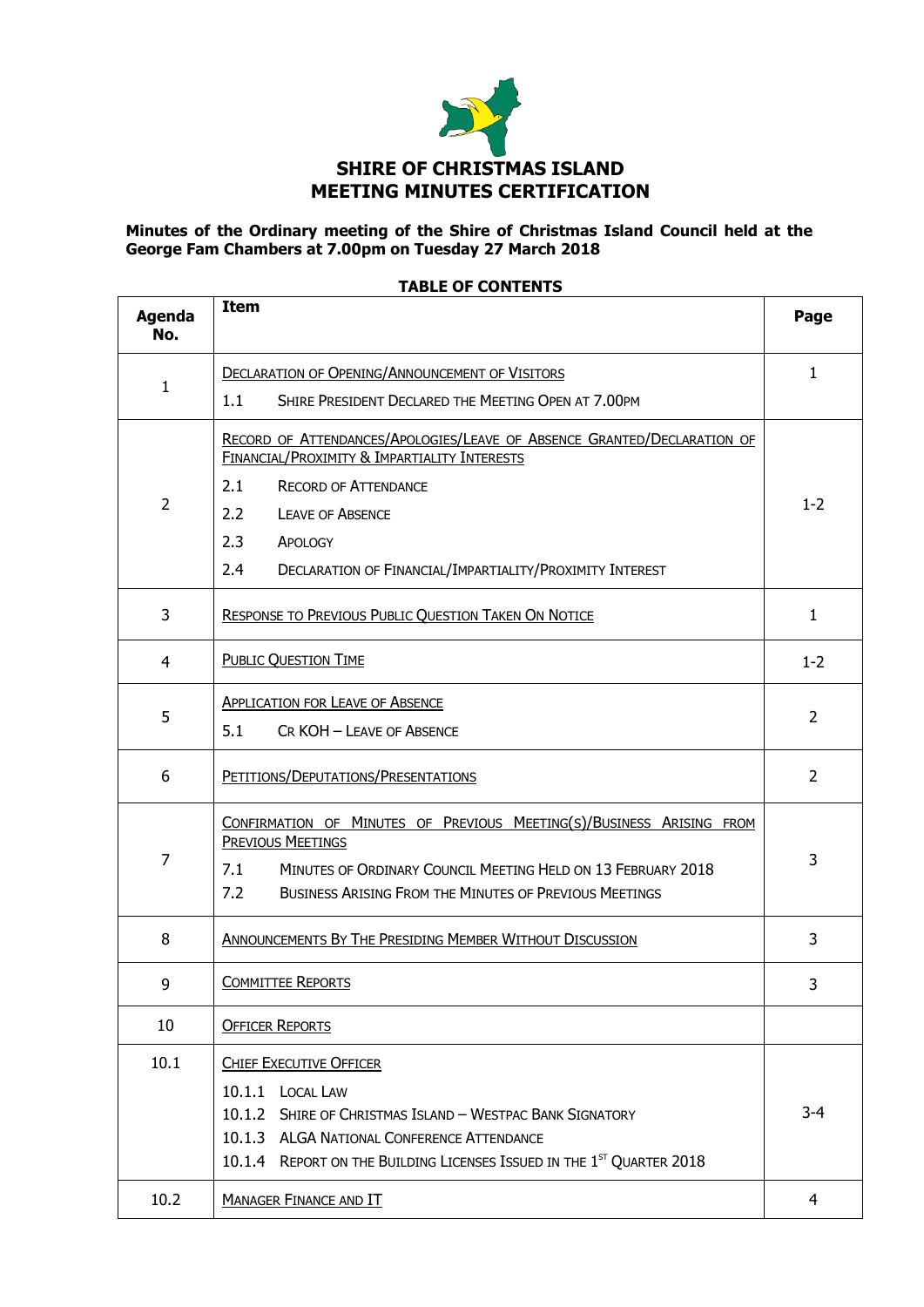|      | 10.2.1 SCHEDULE OF ACCOUNTS - FEBRUARY 2018                                   |   |
|------|-------------------------------------------------------------------------------|---|
|      | 10.2.2 FINANCIAL STATEMENTS - FEBRUARY 2018                                   |   |
| 10.3 | <b>MANAGER COMMUNITY SERVICES</b>                                             | 5 |
| 10.4 | <b>MANAGER WORK &amp; SERVICES</b>                                            | 5 |
| 10.5 | <b>MANAGER RECREATIONAL SERVICES</b>                                          | 5 |
| 11   | ELECTED MEMBERS MOTIONS OF WHICH PREVIOUS NOTICE HAS BEEN GIVEN               | 5 |
| 12   | NEW BUSINESS OF AN URGENT NATURE INTRODUCED BY DECISION OF THE MEETING        | 5 |
| 13   | <b>BEHIND CLOSED DOORS</b>                                                    | 5 |
| 14   | <b>CLOSURE OF MEETING</b><br>THE SHIRE PRESIDENT CLOSED THE MEETING AT 8.10PM | 5 |
| 15   | DATE OF NEXT MEETING: 24 APRIL 2018                                           | 5 |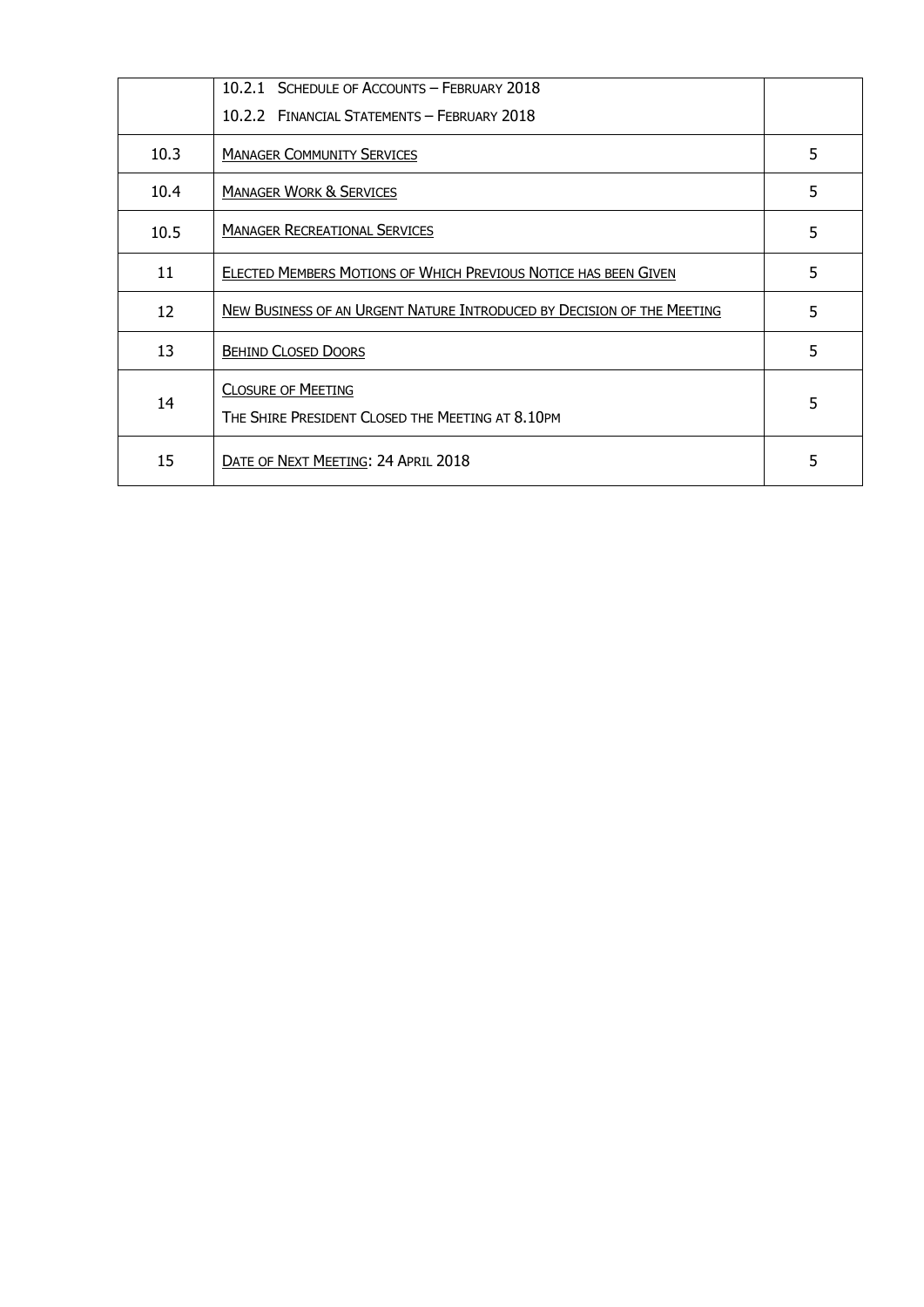

#### **CONFIRMED MINUTES**

**Ordinary Meeting of the Shire of Christmas Island held at the George Fam Chambers at 7.02pm on Tuesday 27 March 2018**

#### **1 DECLARATION OF OPENING/ANNOUNCEMENT OF VISITORS**

The President declared the meeting open at 7.00pm.

#### **2 RECORD OF ATTENDANCE/APOLOGIES/LEAVE OF ABSENCE/ DECLARATIONS OF FINANCIAL INTEREST**

**2.1 Record of Attendance**

Councillors Cr Rosnah **PAL**

Shire President Cr Gordon **THOMSON** Deputy President Cr Kee Heng **FOO** Cr Azmi **YON** Cr Philip **WOO** Cr Hafiz **MASLI** Cr Vincent **SAW**

Chief Executive Officer **David PRICE** Manager Finance and Admin **GAN** So Hon Manager Community Services **CHEW** Boon Beng Manager Recreation Services and Training Officer **CHANGS** 

Minute Taker Chris **SU**

- 2.2 **Leave of Absence –**Cr **KOH**
- 2.3 **Apologies -** Cr Kelvin **LEE**
- 2.4 **Declarations of Financial/Impartiality/Proximity Interest**

#### **3 RESPONSE TO PREVIOUS PUBLIC QUESTIONS TAKEN ON NOTICE**

#### **4 PUBLIC QUESTION TIME**

4.1 Regine **ANDERSEN** of Sung Miao Low requested Council's feedback on the proposed rules for sustainable fishing on CI. Recounts a media report of a sizeable marlin spearfished earlier in the year and passed on that people in the community had been discussing the inappropriateness of visitors coming to catch billfish on island, noting a standing local practice of releasing such fish when caught.

Gordon **THOMSON** responded that the Department of Fisheries staff have met with the Community Consultative Committee in previous consultations and have come to these proposed rules as a result of this community engagement process. Requests that Regine **ANDERSEN** formally submit her item for discussion at the CCC meeting of 4<sup>th</sup> April for a full discussion of the matter as the public question time at Council meeting for council business was not the right forum.

4.2 Regine **ANDERSEN** asked if Council could consider organising working bees in anticipation of the  $60<sup>th</sup>$  Anniversary Territory Week in October. Acknowledges that other parties such as Keep Australia Beautiful Committee is on island doing beach clean ups on May 5<sup>th</sup>.

Gordon **THOMSON** responded that Council has been considering how to ensure the island is in a presentable way for the  $60<sup>th</sup>$ .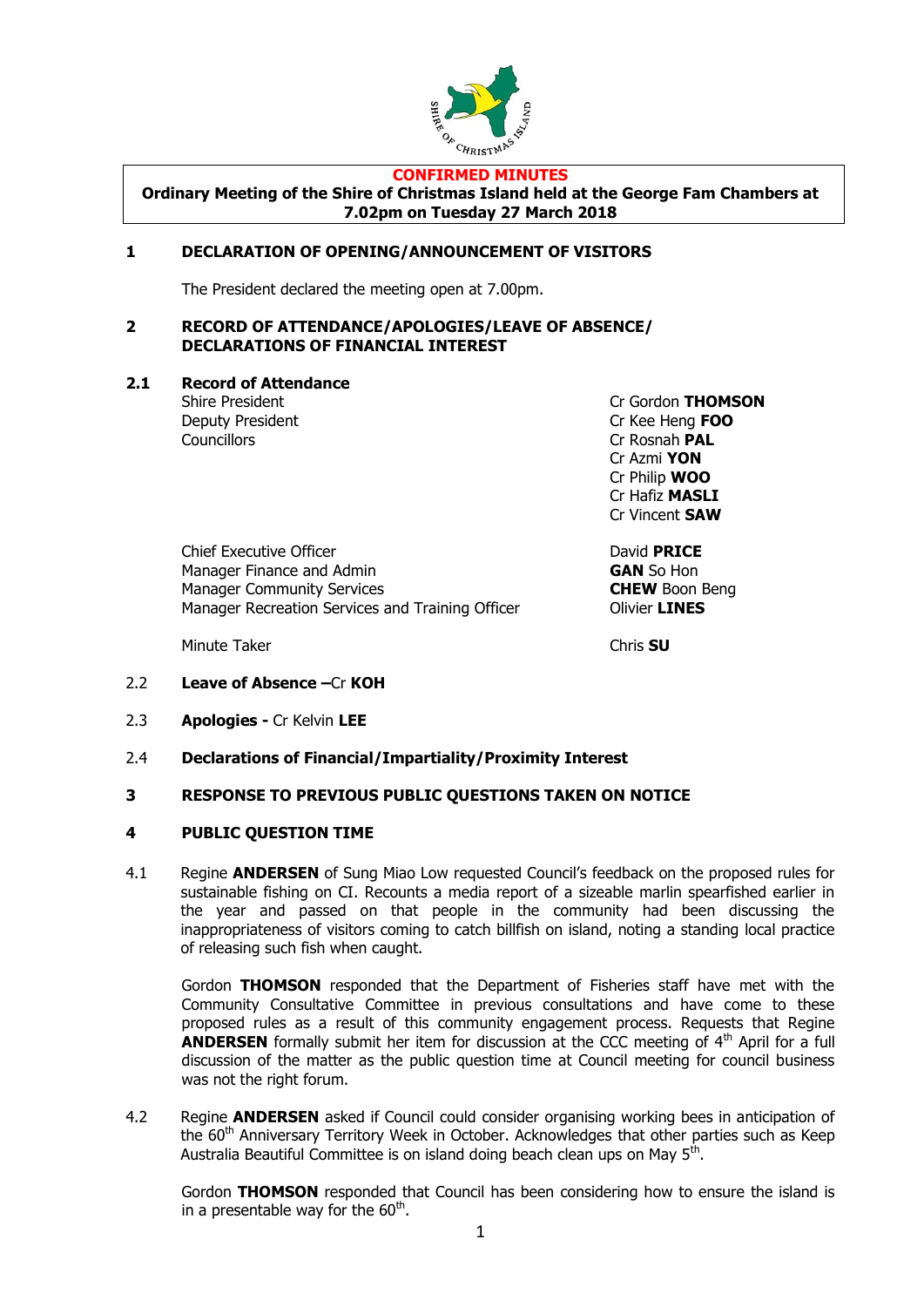David **PRICE** adds that Council has been engaging with the Mine and Administration on a clean-up program and will convene on the matter again with a view to commence a program for it.

Gordon **THOMSON** added that Council was in the process of obtaining canvas shopping bags for use on Christmas Island to assist in the roll out of the plastic bag ban.

4.3 Cr **FOO** Kee Heng raises issue of Drumsite Village traffic exiting onto roadway that Boong Trading is on and turning left. **FOO** Kee Heng raised this with Terry **CLARKE, MWS** who confirmed that its 6m width is too narrow for a two way road.

Normally, the road has been one way. No signage indicates that it is one or two way at present.

Requests that SOCI communicate with Administration to instruct Drumsite Village residents to turn right to exit and for SOCI to make appropriate signage. CEO David **PRICE** to follow up with Manger of Works and Services Terry **CLARKE.**

4.4 Cr Vincent **SAW** raised that the gazebos in Flying Fish Cove were rundown and could SOCI approach Administration about it.

CEO David **PRICE** responded that a wider beautification of the area was being considered to include gazebo care, amenities for seniors, park equipment and youth.

Cr Gordon **THOMSON** enquired if SOCI can install a swing initially?

CEO David **PRICE** responded in the positive and would consider some options.

4.5 Cr Azmi **YON** raised the issue of leaf litter in Flying Fish Cove. Leaf litter was not being removed, only swept to the side of the sea wall.

Cr Gordon **THOMSON** and CEO David **PRICE** responded that the Flying Fish Cove foreshore was the responsibility of Administration.

- 4.6 Cr Rosnah **PAL** requested an Islander update about the status of the trains that had been moved to the tip site for temporary storage.
- 4.7 Cr **FOO** Kee Heng requested that a public notice was sent out to update Silver City residents on the schedule of roadworks in Silver City originally planned for January 2018 and not yet commencing.

#### **5 APPLICATIONS FOR LEAVE OF ABSENCE**

5.1 Cr LEE – Leave of Absence

| <b>Council Resolution</b>                                                                   |     |                  |                       |  |  |
|---------------------------------------------------------------------------------------------|-----|------------------|-----------------------|--|--|
| <b>Moved: Cr YON</b>                                                                        |     | Seconded: Cr WOO | <b>Res. No: 13/18</b> |  |  |
| That the leave of absence application submitted by Cr LEE (24/3/18 to 21/4/18) be approved. |     |                  |                       |  |  |
| <b>Carried:</b>                                                                             | 7/0 |                  |                       |  |  |

#### 5.2 Cr FOO – Leave of Absence

| <b>Council Resolution</b>                                                                  |     |                         |                       |  |
|--------------------------------------------------------------------------------------------|-----|-------------------------|-----------------------|--|
| <b>Moved: Cr YON</b>                                                                       |     | <b>Seconded: Cr SAW</b> | <b>Res. No: 14/18</b> |  |
| That the leave of absence application submitted by Cr FOO (31/3/18 to 1/5/18) be approved. |     |                         |                       |  |
| <b>Carried:</b>                                                                            | 7/0 |                         |                       |  |

#### **6 PETITIONS/DEPUTATIONS/PRESENTATIONS**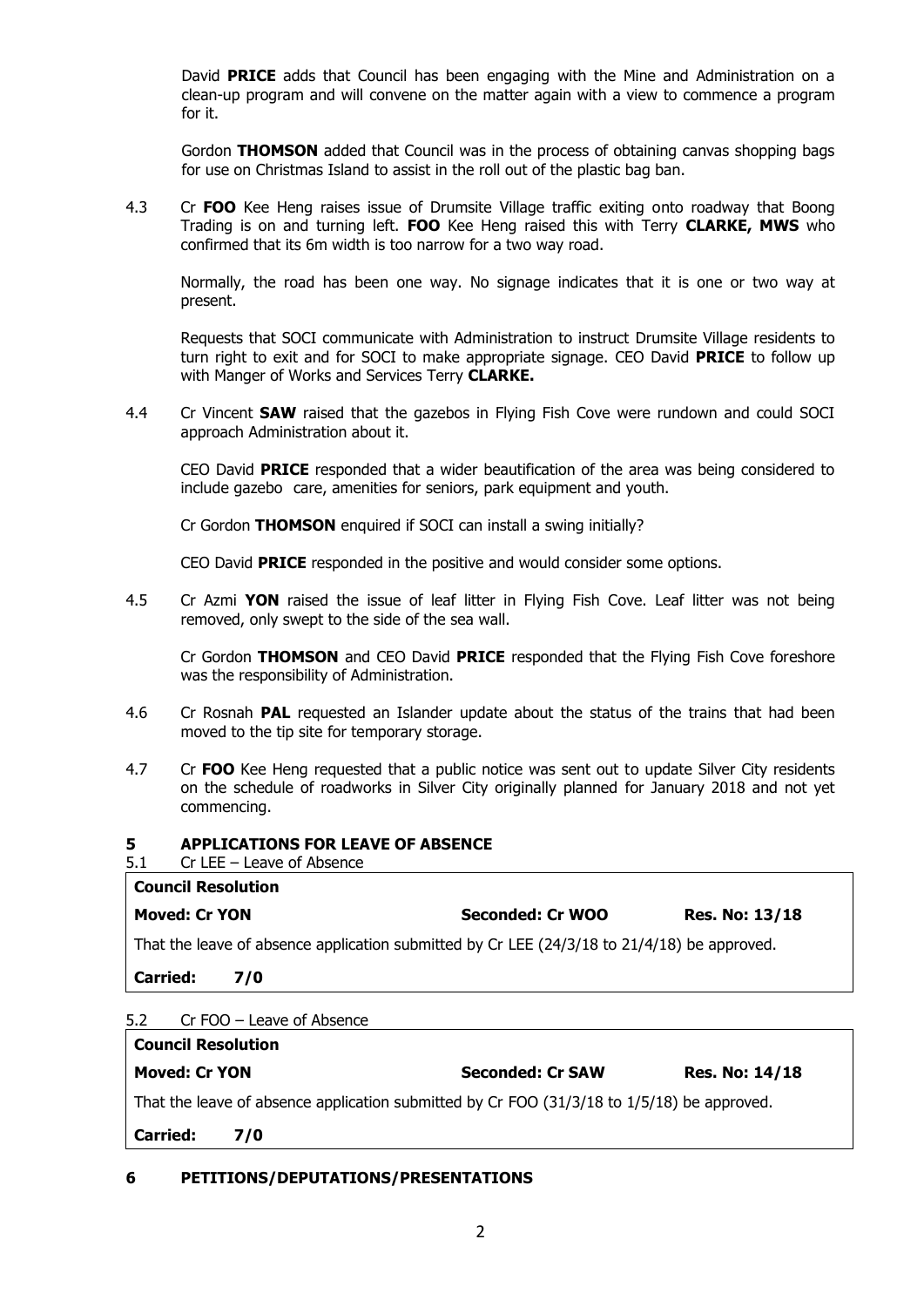#### **7 CONFIRMATION OF MINUTES OF PREVIOUS MEETINGS/BUSINESS ARISING FROM THE MINUTES OF PREVIOUS MEETINGS**

### **7.1 Minutes of Ordinary Council Meeting held on 13 February 2018**

Members considered the unconfirmed minutes.

#### **Council Resolution**

**Moved: Cr WOO Seconded: Cr YON Res. No: 15/18**

That Council adopt the unconfirmed minutes of the 13 February 2018 Council Meeting.

**Carried: 7/0**

#### **7.2 Business Arising from the Minutes of Previous Meetings**

#### **8 ANNOUNCEMENTS BY PRESIDING MEMBER WITHOUT DISCUSSION**

8.1 Cr Gordon **THOMSON** advises Council that he approved a \$250 grant for the CI Robbers Rugby Club for trophies from the Community Grant Fund as his right as Shire President to approve grant applications for less than \$1000 throughout the year as per policy of the grant fund.

#### **9 REPORTS OF COMMITTEES**

#### **10 REPORTS OF OFFICERS**

#### **10.1 Chief Executive Officer**

10.1.1 Local Law

#### **Council Resolution**

- **Moved: Cr YON Seconded: Cr FOO Res. No: 16/18** 1. That Council adopt by ABSOLUTE MAJORITY the following final Shire of Christmas Island Local Laws in accordance with Part 3, Division 2, Sub Division 2 of the Local Government Act (WA) (CI) 1995:
	- Repeal Local Law 2018
	- Standing Orders Local Law 2018
	- Parking and Parking Facilities Local Law 2018
	- **Health Local Law 2018**
	- **Dogs Local Law 2018**
	- Cats Local Law Amendment 2018
	- Waste Local Law 2018
	- Animal, Environment and Nuisance Local Law 2018, and
	- Plastic Bag Reduction Local Law 2018
- 2. The CEO to convene a meeting of all supermarkets and other relevant small businesses to discuss:
	- The implementation of the removal of single plastic shopping bags with the effective date being no later than 1 June 2018.
	- The possible inclusion by future amendment to the Plastic Bag Reduction Local Law 2018 for the banning of plastic straws and plastic food takeaway containers.

**Carried: 7/0 Absolute Majority**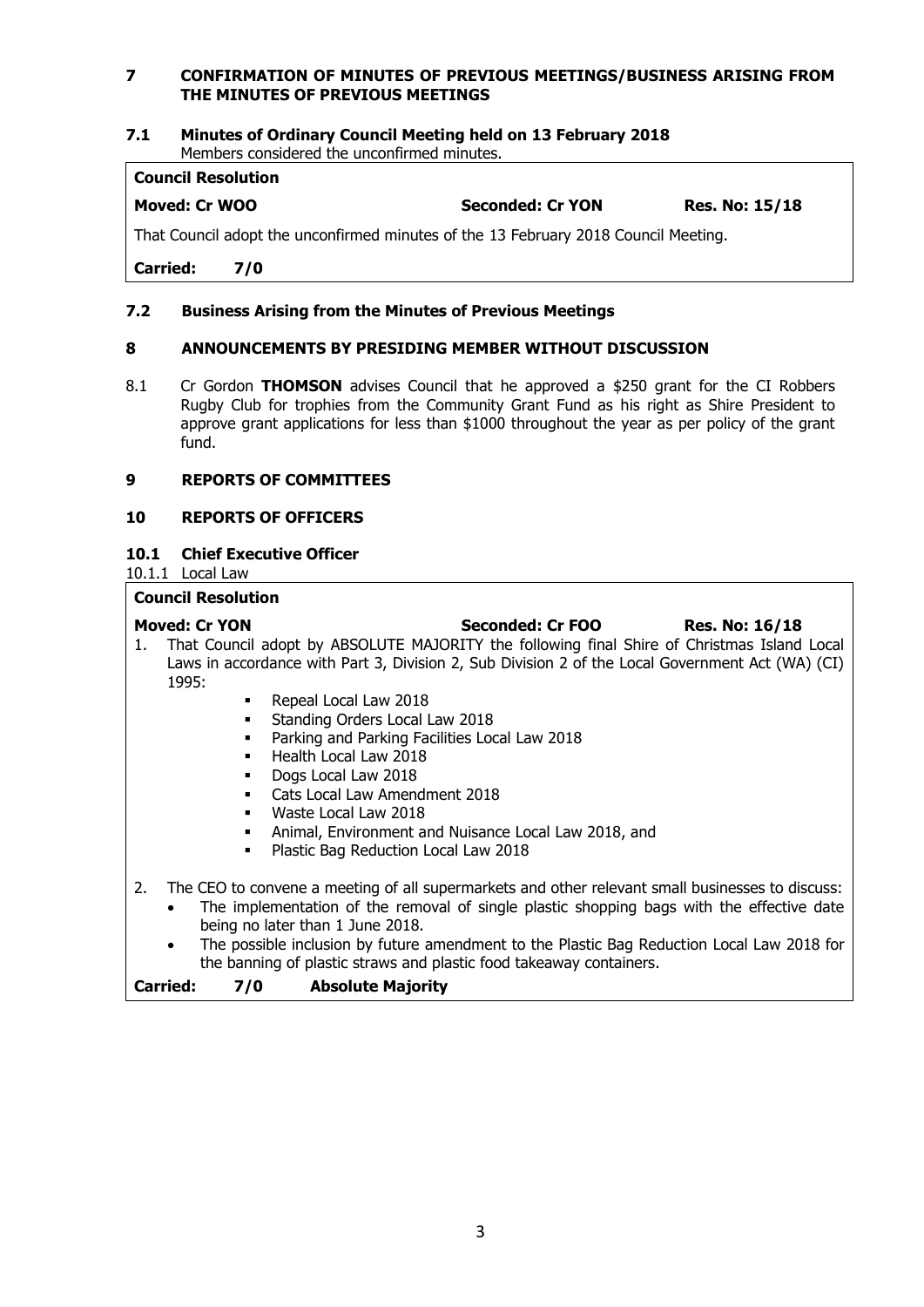#### 10.1.2 Shire of Christmas Island – Westpac Bank Signatory

#### **Council Resolution**

#### **Moved: Cr MASLI Seconded: Cr SAW Res. No: 17/18**

That Council authorises following personnel to operate and sign on behalf of the Shire of Christmas Island Westpac Bank Accounts.

1. David Eric Price Chief Executive Officer 2. Gan So Hon Manager Finance & Admin 3. Chew Boon Beng Manager Community Services 4. Terence Peter Clarke Manager Works & Services<br>
5. Olivier William Lines Manager Recreation & Train 5. Olivier William Lines<br>
6. Ron Edward De Cruz<br>
Building & Health Officer Building & Health Officer

**Carried: 7/0**

**Council Resolution**

#### 10.1.3 ALGA National Conference Attendance

|                 | <b>Seconded: Cr PAL</b><br><b>Moved: Cr YON</b>                                                                                                                           | <b>Res. No: 18/18</b> |
|-----------------|---------------------------------------------------------------------------------------------------------------------------------------------------------------------------|-----------------------|
|                 | That Council $-$                                                                                                                                                          |                       |
|                 | 1. confirm registration to attend the 2018 Australian Local Government Association National<br>Assembly conference scheduled for 17 to 20 June 2018 in Canberra,          |                       |
|                 | 2. nominates the Shire President, the CEO and Councillors Pal and Koh to attend the conference<br>for the purpose of registration, travel and accommodation arrangements, |                       |
|                 | 3. advise the CEO of any Motions by 29 March 2018 that Council may want to have included in<br>the Conference Agenda Papers and,                                          |                       |
|                 | 4. confirm the voting (x 1 Councillor Pal) and proxy (x 1 Councillor Koh) delegates for the<br>conference.                                                                |                       |
| <b>Carried:</b> | 7/0                                                                                                                                                                       |                       |
|                 | $0.1.4$ Report on the Building Licenses Issued in the 1 <sup>st</sup> Ouarter 2018                                                                                        |                       |

#### 10.1.4 Report on the Building Licenses Issued in the  $1<sup>st</sup>$  Quarter 2018

| <b>Council Resolution</b>                           |                         |                       |  |  |  |
|-----------------------------------------------------|-------------------------|-----------------------|--|--|--|
| <b>Moved: Cr YON</b>                                | <b>Seconded: Cr SAW</b> | <b>Res. No: 19/18</b> |  |  |  |
| That Council notes the report.                      |                         |                       |  |  |  |
| <b>Carried:</b><br>7/0                              |                         |                       |  |  |  |
| <b>Manager Finance &amp; Administration</b><br>10.2 |                         |                       |  |  |  |

10.2.1 Schedule of Accounts – February 2018

| <b>Council Resolution</b>                                                                   |                         |                       |  |  |
|---------------------------------------------------------------------------------------------|-------------------------|-----------------------|--|--|
| <b>Moved: Cr YON</b>                                                                        | Seconded: Cr WOO        | <b>Res. No: 20/18</b> |  |  |
| That Council approves the expenditure as presented in February 2018 Schedule of Accounts.   |                         |                       |  |  |
| <b>Carried:</b><br>7/0                                                                      |                         |                       |  |  |
| 10.2.2 Financial Statements - December 2017 & January 2018                                  |                         |                       |  |  |
| <b>Council Resolution</b>                                                                   |                         |                       |  |  |
| Moved: Cr FOO                                                                               | <b>Seconded: Cr PAL</b> | <b>Res. No: 21/18</b> |  |  |
| That council receives the Financial Statements of the February 2018 for the Municipal Fund. |                         |                       |  |  |
| <b>Carried:</b><br>7/0                                                                      |                         |                       |  |  |